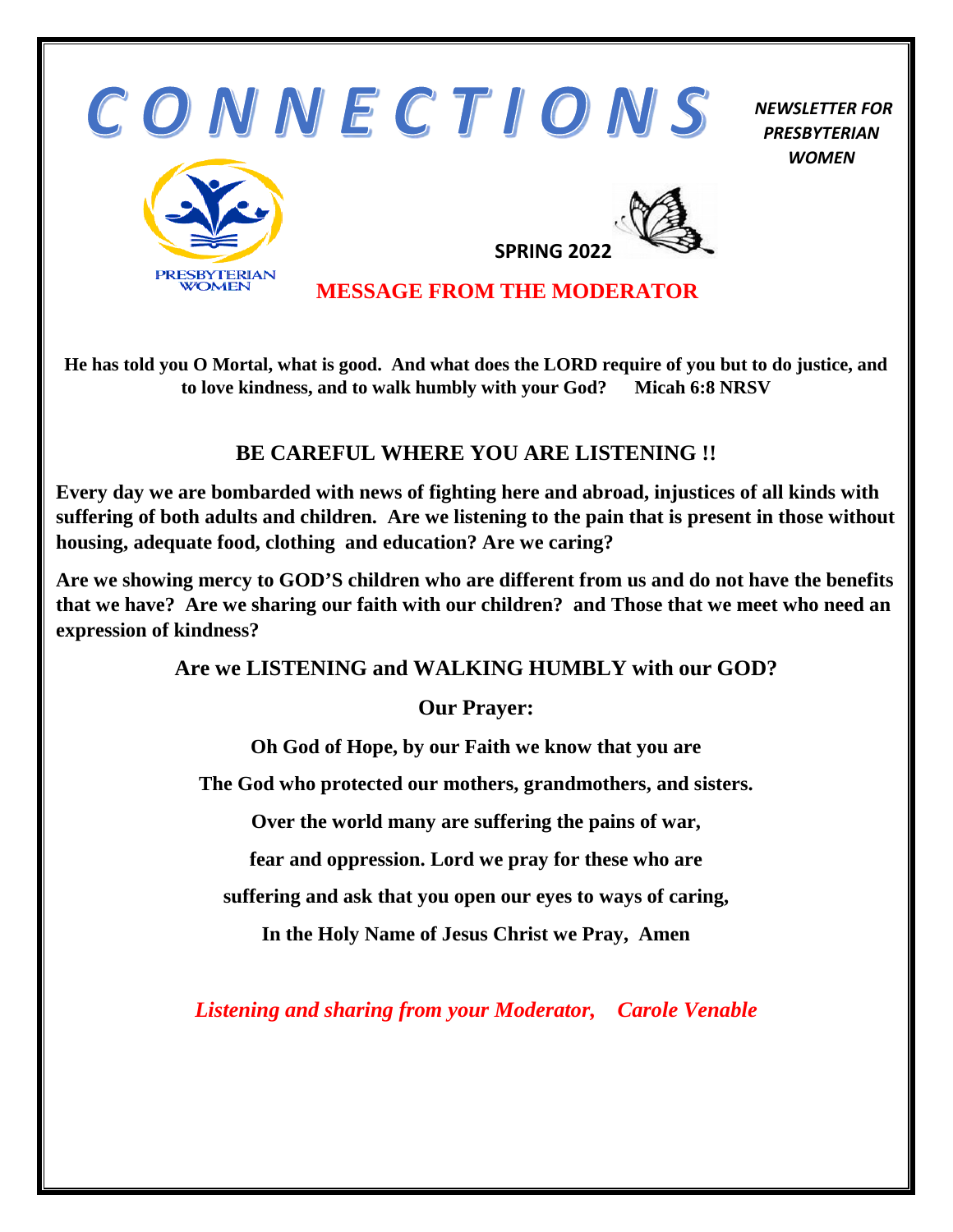# **35th ANNUAL SPRING GATHERING**

## **PRESBYTERIAN WOMEN**

## **PRESBYTERY OF CHARLOTTE**

**Fellowship of 7 Counties Anson, Cabarrus, Mecklenburg, Montgomery, Richmond, Stanly, Union**



## **SATURDAY, APRIL 2, 2022**

## **Theme: "By Faith, We Have Hope"**

### **BUSINESS MEETING**

**WORSHIP/INSTALLATION/COMMUNION**

**Worship Leader: REV. MEGAN ARGABRITE Amity Presbyterian Church, Charlotte**

**Special Guest: SUSAN JACKSON-DOWD Executive Director PWPCUSA** 

**CABARRUS COOPERATIVE CHRISTIAN MINISTRIES Offering Recipient: Cabarrus County**

**Zoom Sign-in: 9:30am Offering Video 9:55am Call to Order 10:00am**

**To Join the Zoom Meeting**

**<https://us06web.zoom.us/j/81394012328?pwd=dmdKenhaQUUxNGZLalF4NGJVQ2cvQT09> Meeting ID: 813 9401 2328 Passcode: 530226 Dial in: 301-715-8592**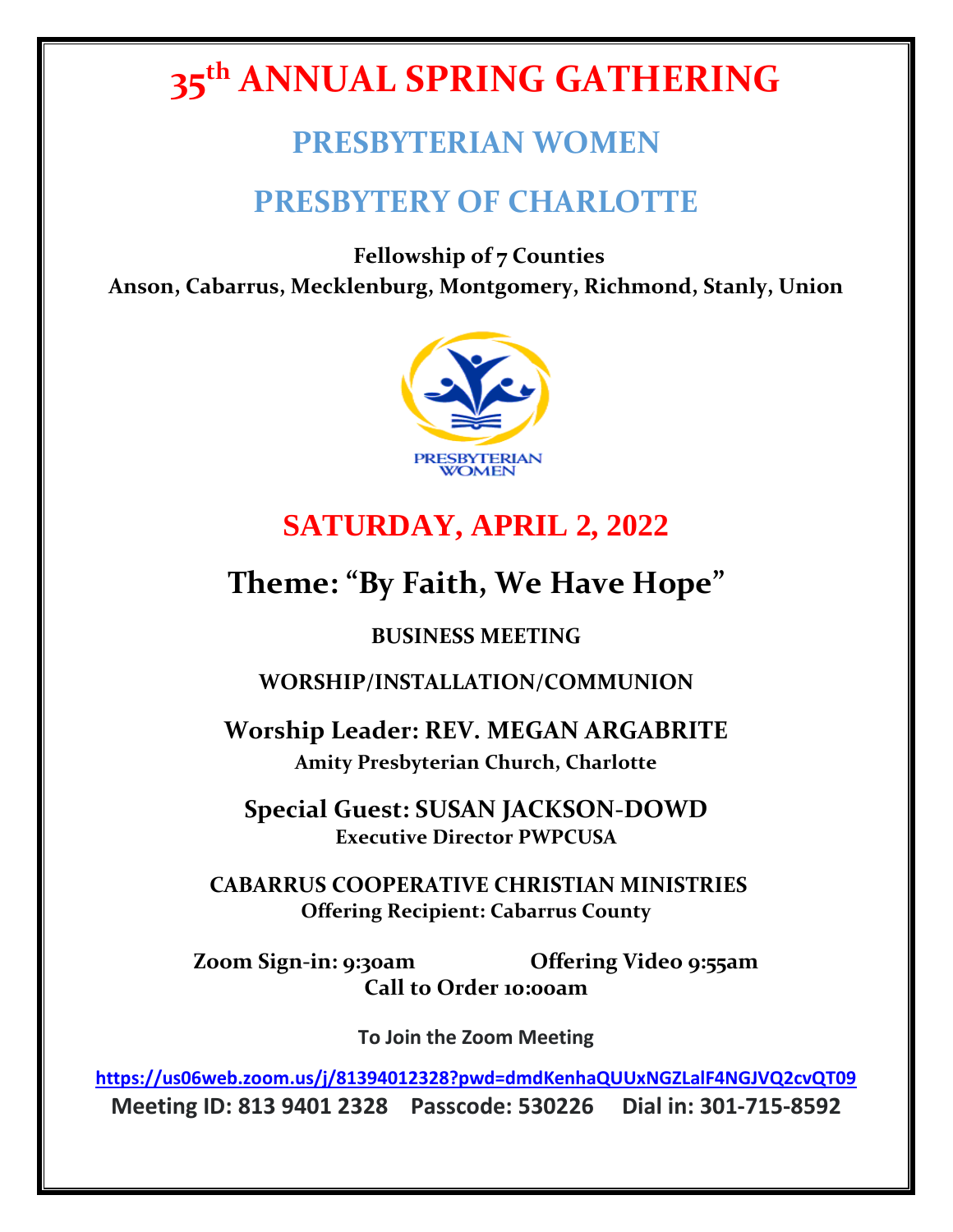## 35th ANNUAL SPRING GATHERING

Carole M. Venable, Moderator, Presiding

Saturday, April 2, 2022 THEME: "By Faith, We Have Hope"

Business Meeting by Zoom, Sign-in 9:30am Birthday Offering Video 9:55am

Call to Order 10:00am

#### BUSINESS MEETING

|  | <b>Executive Director PWPCUSA</b> |
|--|-----------------------------------|

#### **INTRODUCTION OF COORDINATING TEAM**

| <b>Virginia Spears-Cluster of Abigail</b>     | Corita Y. Floyd, Vice-Moderator                |
|-----------------------------------------------|------------------------------------------------|
| <b>Edna Wigfall Cruté-Cluster of Deborah</b>  | Cluster of Lydia, Priscilla, Ruth (vacant)     |
| <b>Marie Sigler-Cluster of Dorcas</b>         | <b>Tamera Sanders-Cluster of Miriam</b>        |
| <b>Danielle Brassington-Cluster of Esther</b> | <b>Genora Fant, Secretary</b>                  |
| <b>Donna Dobson-Cluster of Eve</b>            | <b>Bobbie F. Harris-Missions/Issues Coord.</b> |

| Children's Hope Alliance, Honorary Life MembershipsSandra Grier, Special Givings |  |
|----------------------------------------------------------------------------------|--|
|                                                                                  |  |
|                                                                                  |  |

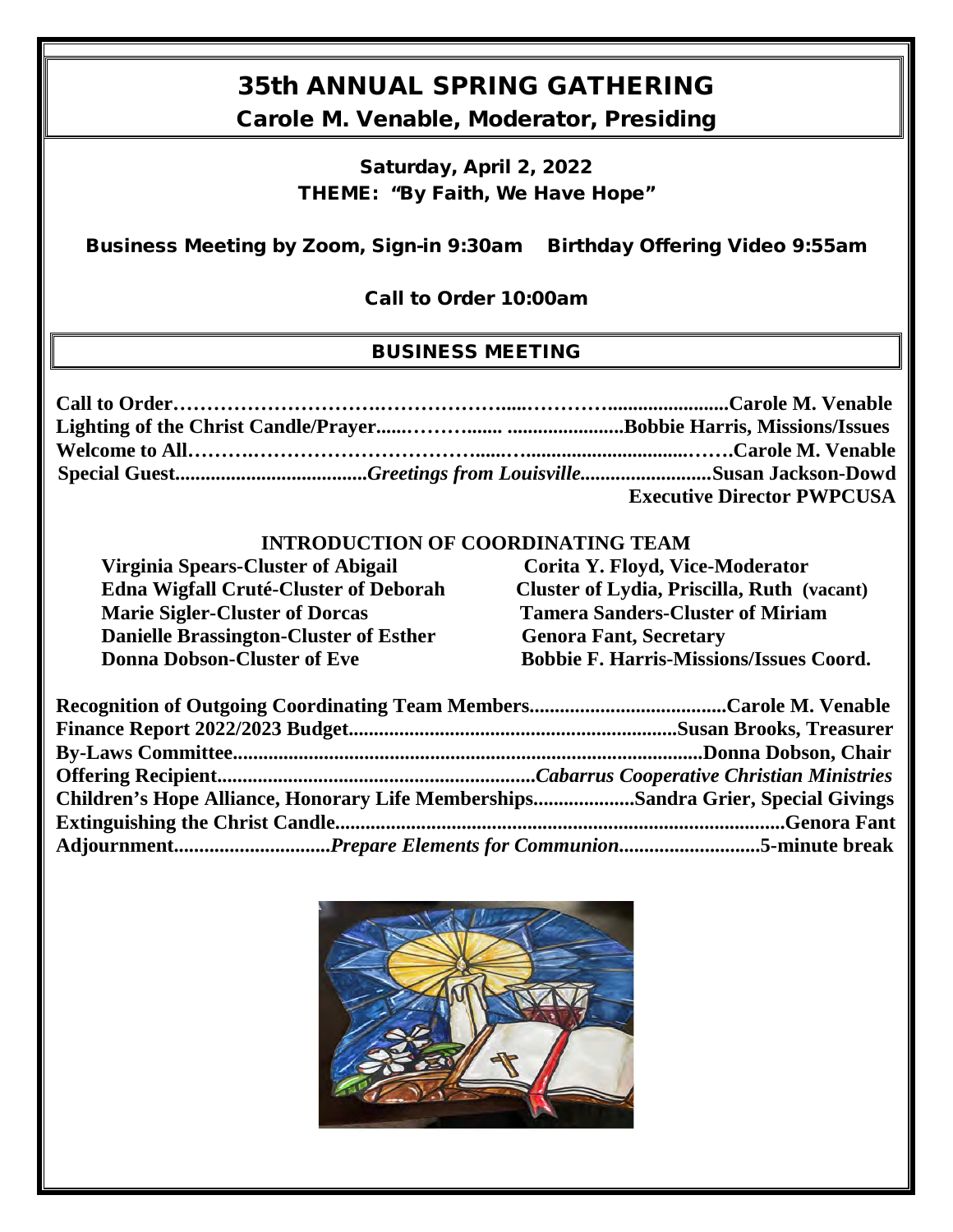#### WORSHIP INSTALLATION COMMUNION

| <b>Old Testament Passage Psalms 71:5-6</b> | New Testament Passage Hebrews 11:1, 30-31 |
|--------------------------------------------|-------------------------------------------|
|                                            |                                           |
|                                            |                                           |

#### **INSTALLATION**

 **Edna Wigfall Crute´ Moderator-Elect and Susan Brooks as Treasurer** 

### **WELCOME !**

#### *Our Worship Leader: Reverend Megan Argabrite*

**Rev. Megan Argabrite is the pastor of Amity Presbyterian Church in Charlotte, where she has been serving in her first call for almost 3 years. She has a passion for transformational small church ministry and the creative arts as a vehicle for deeper experiences and expressions of faith.** 

**Originally from High Point, NC, Megan came to Charlotte to study music at Queens University. Receiving a Bachelor of Music degree from Queens, and a Master of Divinity from Union Presbyterian Seminary in Charlotte in 2013, she began serving The Grove Presbyterian Church as Director of Worship Arts. In 2017, she became Director of Worship and Arts at Myers Park United Methodist Church before receiving her call to ordained pastoral ministry in 2019.** 

**In her free time, Megan enjoys singing and playing guitar, pretending to be a good gardener, and training in the circus art of aerial silks. She and her husband, Eric, have two children, Davey, 8 and Louise, 10, and a dog, and a cat.** 

#### *Our Offering Recipient***:** *Cooperative Christian Ministry, Cabarrus County*

**Cooperative Christian Ministry's mission remains to meet members of our community where they are, address their current crisis and empower restoration.** 

**Cooperative Christian Ministry provides crisis assistance for emergency food, shelter and financial assistance in Cabarrus County. Hunger Fighting Programs include Food Pantries and Samaritan's Table evening meal.** 

**Crisis Assistance may provide aid to avoid utility cut-off, eviction or foreclosure, to avoid loss of heating or cooling, or to avoid the absence of life sustaining medications.**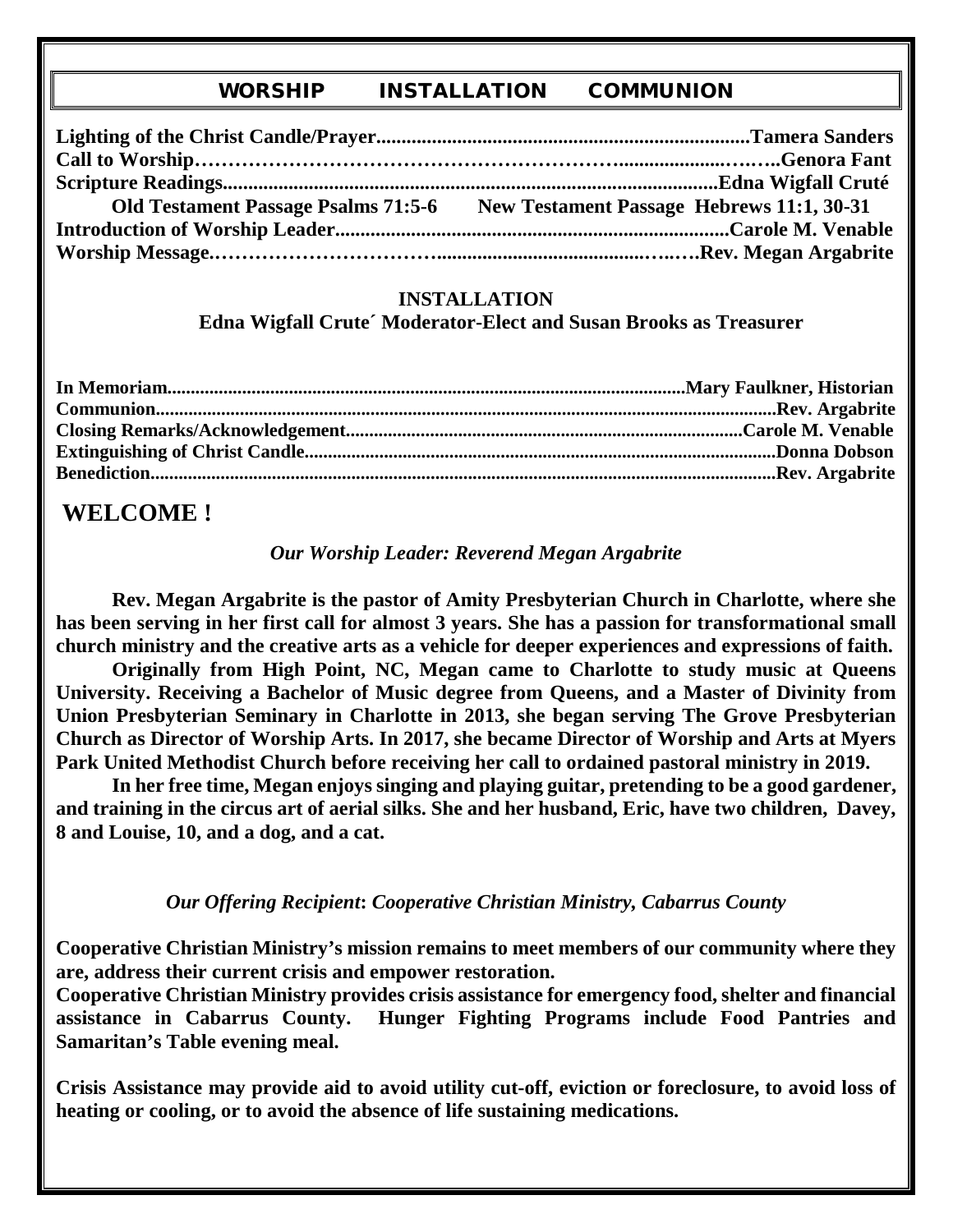### *CONGRATULATIONS!*

#### *The Installation of:*



### **Edna Wigfall Cruté Moderator-Elect**

**Edna Wigfall Cruté is a member of C.N. Jenkins Memorial Presbyterian Church and immediate past Presbyterian Women Moderator. Mrs. Cruté has been a member of PW for many years – from New York, Texas and now North Carolina. Edna has attended the Synod of the Mid-Atlantic Summer Gathering for several years and recently participated in the 2018 Churchwide Gathering in Louisville, KY. Mrs. Cruté has enjoyed working with the sisters of PW Coordinating Team and the PW in the Cluster of Deborah.**

#### **Susan Brooks, Treasurer**



**Susan Brooks is the incoming Treasurer for the Presbyterian Women of the Charlotte Presbytery. She is a member of the First Presbyterian Church in Concord, NC where she serves on the Coordinating Team for the Presbyterian Women as the Missions Coordinator. Susan has just completed her third year as a Deacon for First Presbyterian and has also served served as Moderator. In 2014, Susan retired from the University of North Carolina at Charlotte as the Associate Vice Chancellor for Finance (14 years). She previously served as the Controller at the University of Vermont (14 years) and as the Controller at Wilberforce University in Ohio (16 years). She has an MBA in Accountancy.** 

 **\*\*\*\*\*\*\*\*\*\*\*\*\*\*\*\*\*\*\*\*\*\*\*\*\*\*\*\*\*\*\*\*** 

#### *APPRECIATION TO OUTGOING CLUSTER LEADERS*

**The CT extends expressions of sincere appreciation to Cordia Wallace and Rozetta Spears for their service over the years as Cluster Leaders. Their leadership, dedication and support contributed much to the success of the Coordinating Team. As we bid farewell to Cordia and Rozelle, we thank them and pray God's blessings for their continued work in the name of our Savior, Jesus Christ!** 

**\*\*\***

#### *ACKNOWLEDGEMENTS*

**Many thanks for your support, service, and participation!** 

**TAMARA WILLIAMS, Stated Clerk, Presbytery of Charlotte** 

**LA LEZA YORN, Meeting Host/Technical Support**

**COORDINATING TEAM**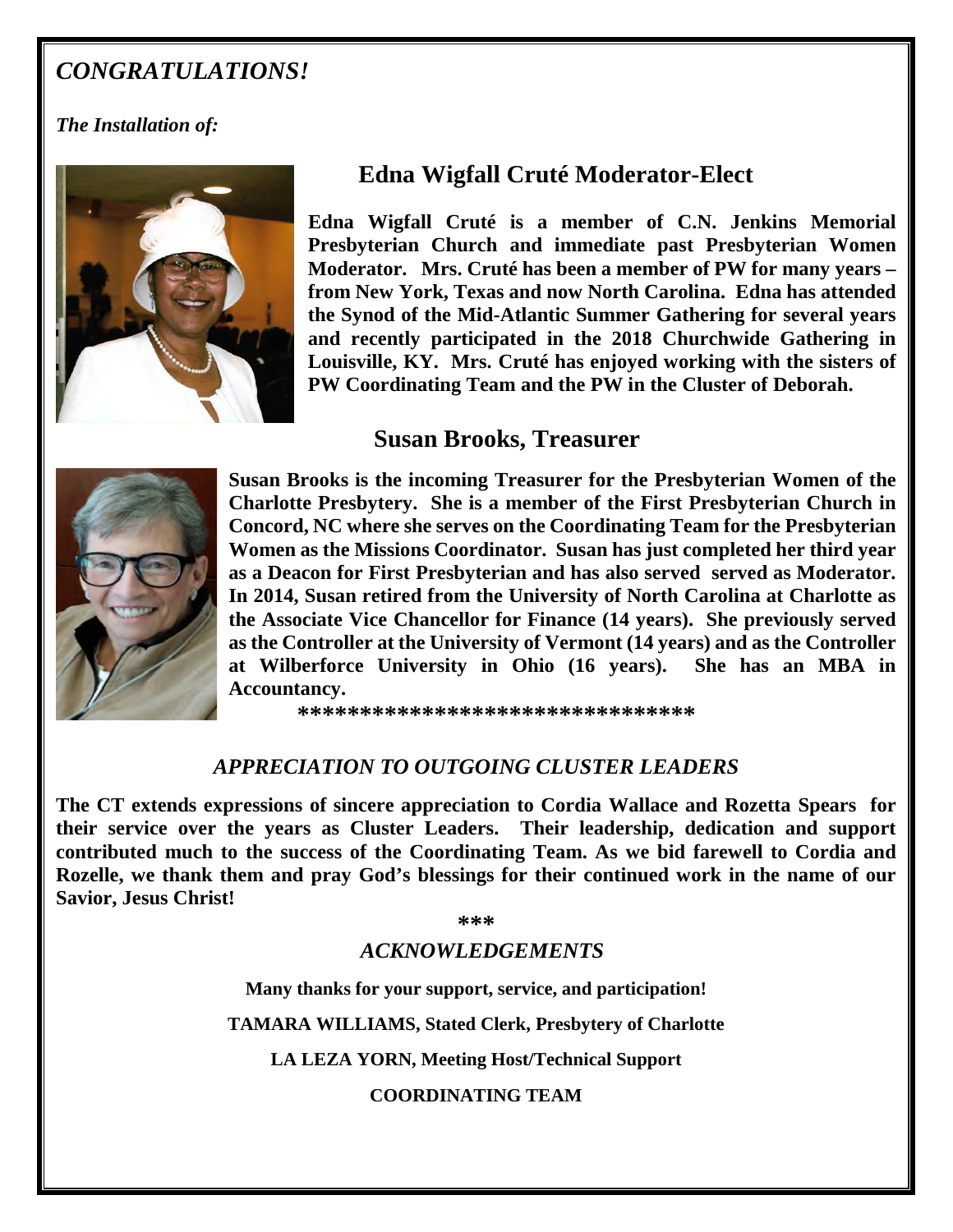#### **CHURCH MODERATORS**

#### **Vice-Moderator's Report**

*"We have this hope as an anchor for the soul, firm and secure." Hebrews 6:19* 

**Greetings and grace to you from the Father!**

**In my last year as Vice-Moderator, I was tasked to continue to lead the Team during our Moderator's medical leave. During that time, I tried to fulfill the responsibilities of Moderator while consulting with Carole and keeping in touch with her on her progress.**

- **I communicated with the Team to send agendas, reports and zoom meeting credentials**
- **In April, I brought greetings to PW at South End PC at the annual Women's Day service held virtually**
- **In June, I attended the virtual Synod CT meeting and was installed as Racial-Equity Communicator**
- **In June, July and December, I sent updates to Church Moderators/Cluster of Ruth**
- In August, I attended the 1<sup>st</sup> Virtual PW Churchwide Gathering as one of two Voting **Representatives from Presbytery of Charlotte**
- **In August and December, I sent updates to Church Moderators, Cluster of Ruth and Lydia**
- **In January, I sent updates to Church Moderators, Cluster of Priscilla; met with the By-laws committee**

**As the out-going Vice Moderator of the Co-ordinating Team, I welcome our Moderator, Carole back to duty! My service will continue as Search Committee Coordinator and you will be hearing from me. There are vacancies on the Coordinating Team: Cluster Leaders for Lydia, Priscilla and Ruth.**

**In closing, I am forever grateful for the support and encouragement from you, my Sisters in Christ. Be encouraged and continue to be grounded in the word of the Lord. By the commitments of our PW purpose, we are divinely positioned and spiritually gifted for service and leadership.** 

*"And if the storms don't cease and if the winds keep on blowing in my life….My soul has been anchored in the Lord"*

**Yours in Christ,**

*Corita*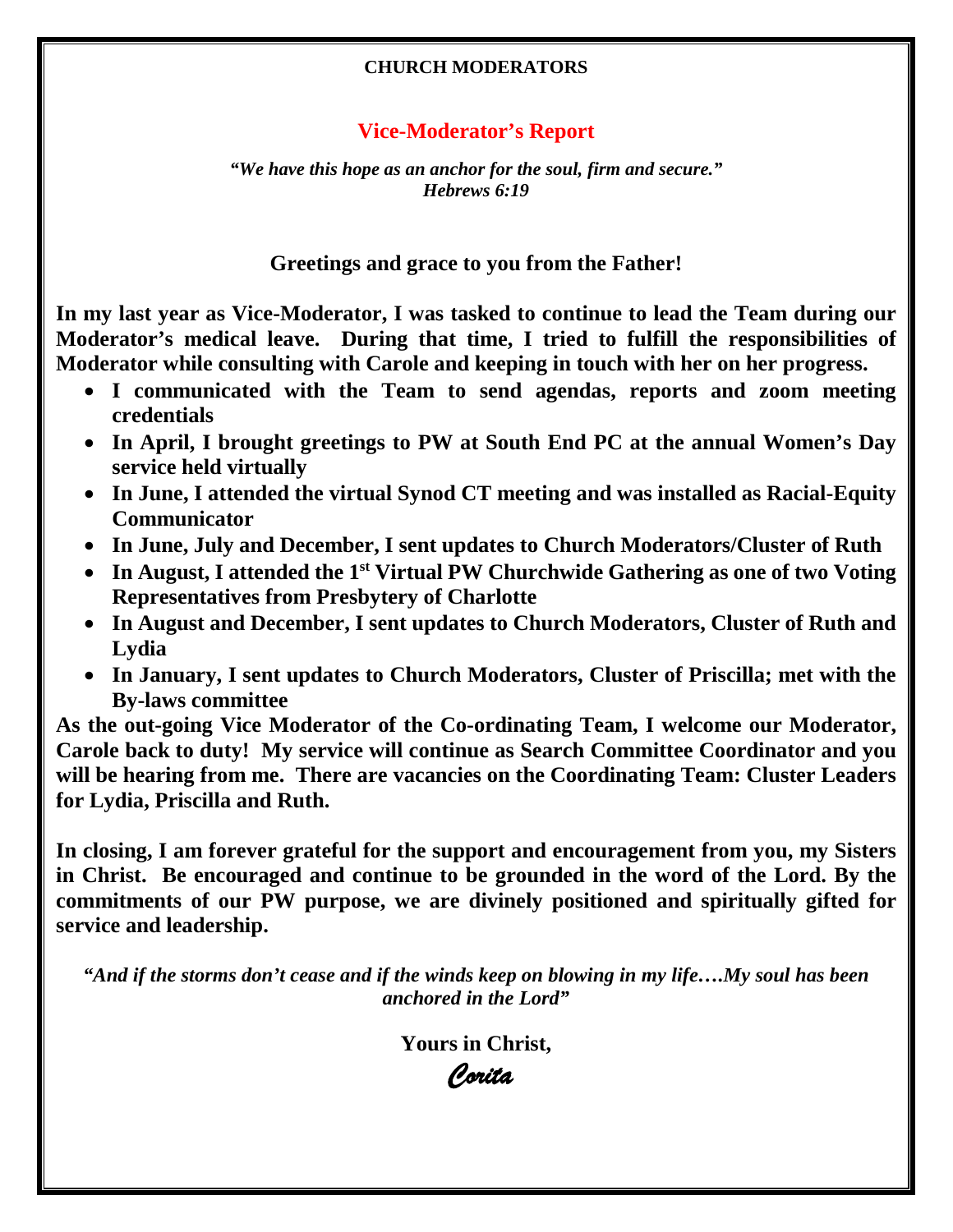#### *THE CLUSTER LEADER...*

**The CLUSTER LEADER is the bridge connecting the Presbytery Leadership to the PW in the Presbytery. The Cluster Leader communicates directly with the Church Moderators who, in turn, share information with PW in the pews.** 

**The CLUSTER LEADER has an important role in Presbyterian Women. When clusters are formed in presbyteries, it is done to manage the size and workload of the area. The PWP Moderator will be the key contact for the presbytery, but the Cluster Leader will have a key role in carrying the information to a deeper meaning.**

**Key responsibilities of CLUSTER LEADER:** 

- **Serve as liaison for all PW matters from the presbytery to assigned congregations.**
- **Assist with installations of leaders in the congregations as requested.**
- **Keep an accurate list of addresses with contact names per church in cluster.**
- **Secure a location for events when asked. Assist as needed.**
- **Work with all leaders in planning trainings to cover ALL positions.**
- **Collect samples of devotions and installations as a resource for congregations.**
- **Work toward becoming a retreat specialist or resource leader for your cluster.**
- **Focus on the nurture of individual congregations. Communicate regularly.**
- **Serve at the direction of the PW Presbytery Coordinating Team.**

**There are three openings for Cluster Leaders/Coordinating Team/PW Presbytery of Charlotte: Cluster of Lydia Cluster of Priscilla Cluster of Ruth** 

**Contacts: Church Moderator CT Search Committee Coordinator, Corita Younge Floyd Any member of CT/PW Presbytery of Charlotte**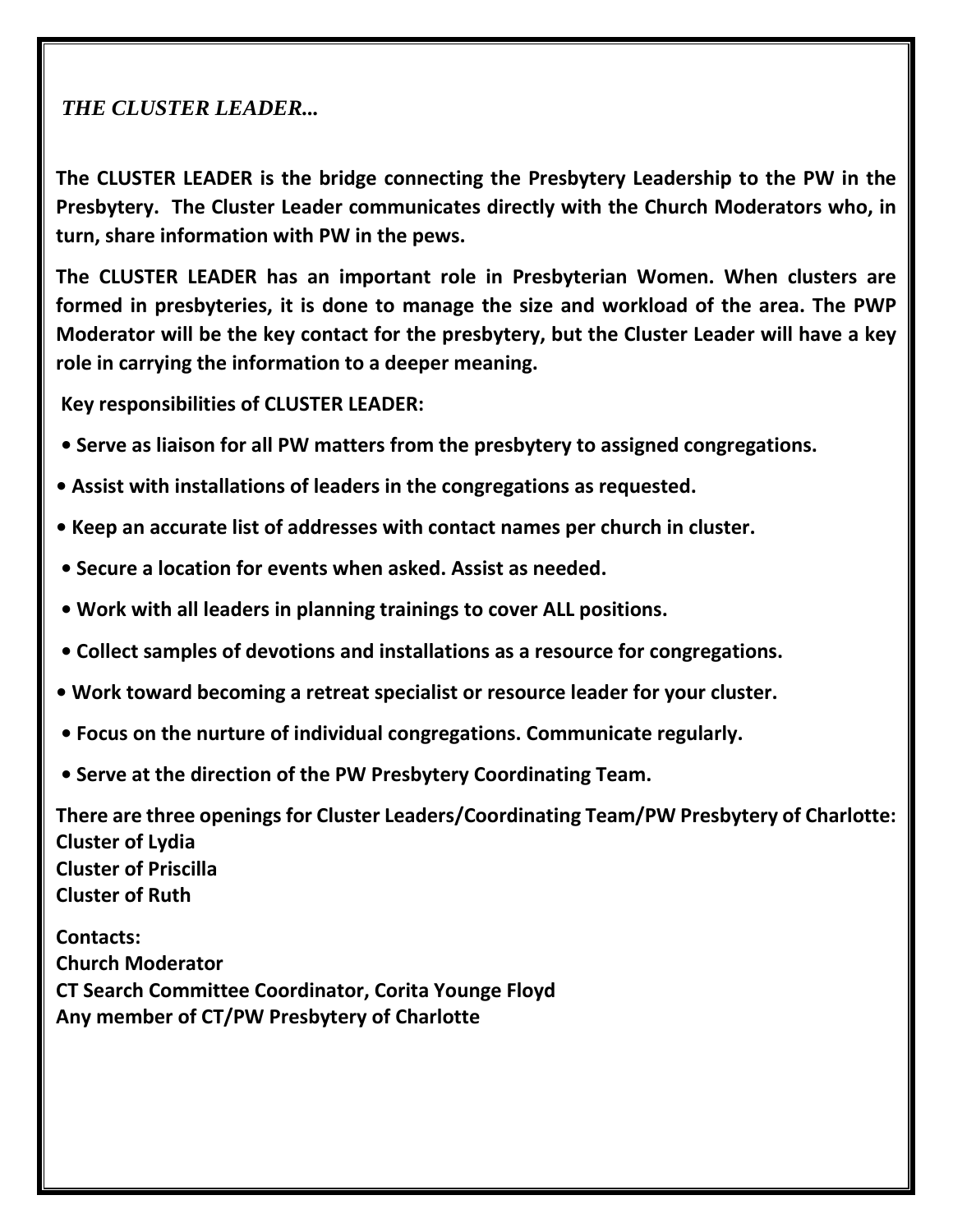#### **ARTICLE IX SPECIAL GIVING PATTERNS**

#### **SECTION I.-***no change*

**SECTION 2. PW in the Presbytery of Charlotte contributes to the offerings lifted at the Annual Spring Gathering and the Annual Fall Spiritual Gathering:**

- **A. The Annual Spring Gathering offering is designated to a mission project in the presbytery. The projects are selected by the Cluster Leaders and submitted to the CT for approval. (See the Rotation for Mission Offerings p.9)**
- **B. The Annual Fall Gathering offering is designated to support the PW/PC scholarships. (See the Scholarship descriptions p. 10.)**

 **The present SECTION 2-changes to SECTION 3/no changes in language.**

 **The present SECTION 3- changes to SECTION 4/no changes in language.**

#### **CORRECTIONS TO THE 2021-2022 DIRECTORY**

**Page 32. ARTICLE XVI –Honorarium of the CT Treasurer and Secretary**

**Section 2. The Secretary of the CT of PW on the Presbytery of Charlotte may receive an Honorarium not to exceed \$200 each year for services rendered. The CT will review this each year and determine the continuance of the honorarium.**

#### **Page 31. ARTICLE XV-CLUSTERS**

**The churches of the Presbytery of Charlotte shall be divided into clusters that may consist of approximately (10) churches. The PW Cluster Leaders will re***v***iew cluster memberships each year to ensure that all churches are represented by a PW Cluster Leader.**

**The Clusters will be listed in the Directory of the PW in the Presbytery of Charlotte that will be available by September of each year.**

**The By-Laws Committee met on February 9, 2022, at 10:30am.**

**The Committee suggested that the additions to the By-Laws be sent to each CT member before the February 19 meeting so each member may review the suggestions concerning the Gathering Offerings under ARTICLE IX/SPECIAL GIVING PATTERNS/SECTION 2.**

**BY-LAWS COMMITTEE Donna Dobson, Corita Floyd, Danielle Brassington**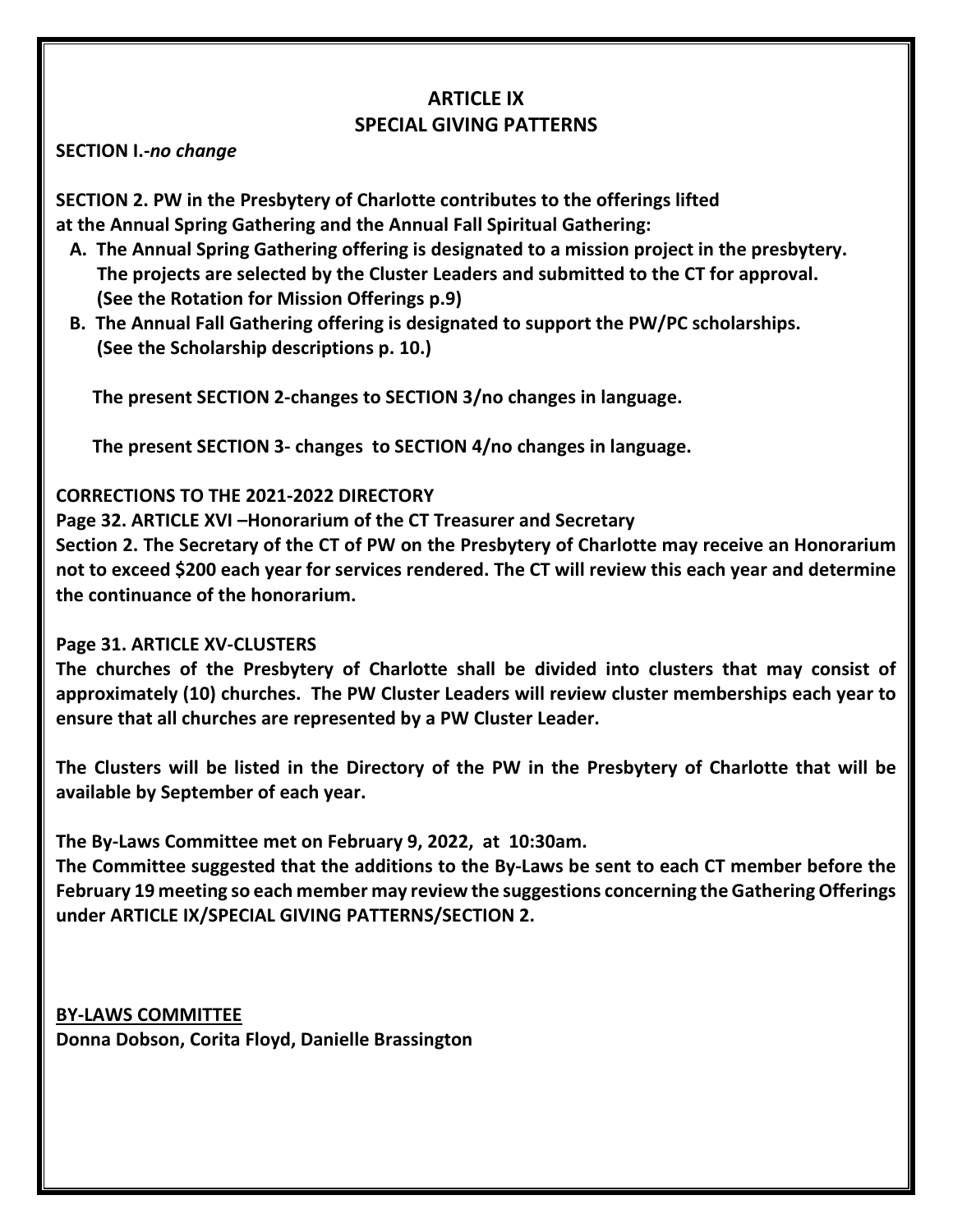| PRESBYTERIAN WOMEN PRESBYTERY OF CHARLOTTE                         |                       |                        |             |                       |                                         |                |                              |
|--------------------------------------------------------------------|-----------------------|------------------------|-------------|-----------------------|-----------------------------------------|----------------|------------------------------|
| 2021 Budget to Actual, 2022 Budget, and 2023 Proposed Budget Draft |                       |                        |             |                       |                                         |                |                              |
|                                                                    | 2021<br><b>Budget</b> | 2021 Actual<br>Revenue | Expenditure | 2022<br><b>Budget</b> |                                         | Revenue        | 2023 Proposed<br>Expenditure |
|                                                                    |                       |                        |             |                       |                                         |                |                              |
| <b>PW EXPENSES</b>                                                 |                       |                        |             |                       | <b>PW EXPENSES</b>                      |                |                              |
| Worldw ide Mission                                                 | 9,000                 | 2,592.45               | 1.111.50    | 9,000                 | Worldw ide Mission                      | 3,000          | 3,000                        |
| Synod Support                                                      | 1,450                 | 373.20                 | 194.00      | 1,450                 | Synod Support                           | 500            | 500                          |
| <b>Birthday Offering</b>                                           |                       | 2,665.00               | 928.00      |                       | <b>Birthday Offering</b>                | 2,750          | 2,750                        |
| Thank Offering                                                     |                       | 2,445.00               | 1,965.00    |                       | Thank Offering                          | 2,500          | 2,500                        |
| Least Coin                                                         |                       | 1,338.67               | 726.84      |                       | Least Coin                              | 1,500          | 1,500                        |
| Honorary Life Memberships                                          |                       | 1,425.00               | 1,425.00    |                       | Honorary Life Memberships               | 1,520          | 1,520                        |
|                                                                    | 10,450                | 10,839.32              | 6,350.34    | 10,450                | Total                                   | 11,770         | 11,770                       |
|                                                                    |                       |                        |             |                       |                                         |                |                              |
| <b>Presbytery Support</b>                                          |                       | 2,131.60               |             |                       | PRESBYTERY SUPPORT                      | 2,500          |                              |
| Interest                                                           |                       | 2.11                   |             |                       | Interest                                | $\overline{2}$ |                              |
|                                                                    |                       |                        |             |                       |                                         |                |                              |
|                                                                    |                       |                        |             |                       |                                         |                |                              |
| <b>MISSIONS</b>                                                    |                       |                        |             |                       | <b>MISSIONS</b>                         |                |                              |
| Spring Gathering                                                   |                       | 325.00                 |             |                       | Spring Gathering - TBD                  |                | 1,000                        |
| Fall Gathering/Leadership Connection                               |                       | 513.50                 |             |                       | Fall Gathering - Scholarship TBD        |                | 1,000                        |
| Cluster Scholarships (1 per Cluster)                               | 1,000                 |                        |             | 1,000                 | College Scholarships                    |                | 800                          |
| College Scholarships                                               | 800                   |                        |             | 800                   | sub-total                               |                | 2,800                        |
| Emergency Relief/Human Services                                    | 5,000                 |                        |             | 5,000                 |                                         |                |                              |
|                                                                    |                       |                        |             |                       |                                         |                |                              |
|                                                                    |                       |                        |             |                       | <b>GATHERING EXPENSES</b>               |                |                              |
| <b>GATHERING EXPENSES</b>                                          |                       |                        |             |                       | Spring Gathering                        |                | 1,400                        |
| Spring Gathering                                                   | 1,400                 |                        | 150.00      | 1,400                 | Fall Gathering/Leadership Connection    |                | 2,250                        |
| Fall Gathering/Leadership Connection                               | 2,250                 |                        | 100.00      | 2,250                 | Spiritual Enrichment                    |                | $\mathbf 0$                  |
| Spiritual Enrichment                                               |                       |                        |             |                       | Churchw ide Gathering Quest             |                | $\mathbf 0$                  |
| Churchw ide Gathering Quest                                        |                       |                        | 600.00      |                       | CT Annual Retreat                       |                | $\mathbf 0$                  |
| <b>CT Annual Retreat</b>                                           |                       |                        |             |                       | sub-total                               |                | 3,650                        |
| <b>ADMINISTRATIVE EXPENSES</b>                                     |                       |                        |             |                       | <b>ADMINISTRATIVE EXPENSES</b>          |                |                              |
| Stationary & Supplies                                              | 375                   |                        |             | 375                   | Postage                                 |                | 1,000                        |
| Postage                                                            |                       |                        | 727.72      |                       | Supplies                                |                | 100                          |
| Supplies                                                           |                       |                        | 70.26       |                       | Copies                                  |                | 100                          |
| Copies                                                             |                       |                        | 34.07       |                       | Shipping                                |                | 50                           |
| Shipping                                                           |                       |                        | 24.97       |                       | Mileage                                 |                | 3,500                        |
| Mileage                                                            |                       |                        |             |                       | Directories                             |                | 250                          |
| Bonding Insurance                                                  | 200                   |                        |             | 200                   | <b>Connections New sletter</b>          |                | 1,250                        |
| <b>Directories</b>                                                 |                       |                        | 234.45      |                       | Memorials & Benevolences                |                | 500                          |
| Connections New sletter                                            | 1,250                 |                        |             | 1,250                 | Honorarium Secretary                    |                | 200                          |
| Memorials & Benevolences                                           |                       |                        | 185.00      |                       | Honorarium Assistant Treasurer          |                | $\mathbf 0$                  |
| <b>Discretionary Funds</b>                                         | 700                   |                        |             | 700                   | PWCT Honorary Life Memberships          |                | 380                          |
| Honorarium Secretary                                               | 150                   |                        | 150.00      | 200                   | Leadership Training                     |                | $\mathbf{0}$                 |
| Honorarium Treasurer                                               | 200                   |                        |             | 200                   | Churchw ide Bus/Transportation          |                | $\mathbf{0}$                 |
| Assistant Treasurer Honorarium                                     |                       |                        |             | 100                   | <b>PWP</b> Moderator                    |                |                              |
| <b>PWCT Honorary Life Memberships</b>                              | 380                   |                        |             | 380                   | Vice Moderator/Moderator Elect          |                |                              |
| Leadership Training                                                |                       |                        |             |                       | PWP Cluster Leaders (10)                |                | previously                   |
| Churchw ide Bus/Transportation                                     | 2,000                 |                        |             |                       | Spiritual Nurture Coordinator           |                | budgeted amounts             |
| <b>PWP</b> Moderator                                               | 900                   |                        |             | 900                   | Racial Ethnic Coordinator               |                | all moved to                 |
| Vice Moderator/Moderator Elect                                     | 500                   |                        |             | 500                   | Mission Issue Coordinator               |                | mileage                      |
| PWP Cluster Leaders (10)                                           | 2,000                 |                        |             | 2,000                 | Special Giving Coordinator              |                |                              |
| Spiritual Nurture Coordinator<br>Racial Ethnic Coordinator         | 200<br>150            |                        |             | 200<br>150            | Search Committee Moderator<br>sub-total |                | 7,330                        |
| Mission Issue Coordinator                                          | 100                   |                        |             | 100                   |                                         |                |                              |
| Special Giving Coordinator                                         | 200                   |                        |             | 200                   |                                         |                |                              |
| Search Committee Moderator                                         | 200                   |                        |             | 200                   |                                         |                |                              |
| Recording Secretary Expenses                                       | 400                   |                        |             | 400                   |                                         |                |                              |
| <b>Treasurer Expenses</b>                                          | 300                   |                        |             | 300                   |                                         |                |                              |
| Historian Expense                                                  | 200                   |                        |             | 200                   |                                         |                |                              |
| <b>PWCT Scholarships (Gatherings)</b>                              | 1,000                 |                        |             | 1,000                 |                                         |                |                              |
| Mission - Feed My Lambs                                            |                       |                        | 1,000.00    |                       |                                         |                |                              |
| Spiritual Enrichment                                               |                       |                        | 100.00      |                       |                                         |                |                              |
| 15¢ a Meal                                                         |                       | 9.00                   |             |                       |                                         |                |                              |
| Interest                                                           |                       | 2.11                   |             |                       |                                         |                |                              |
| subtotal                                                           |                       | 2,983.32               | 3,376.47    |                       |                                         |                |                              |
|                                                                    |                       |                        |             |                       |                                         |                |                              |
| Total                                                              | 42,955.00             |                        |             | 40,905.00             | Total                                   | 2,502          | 14,590                       |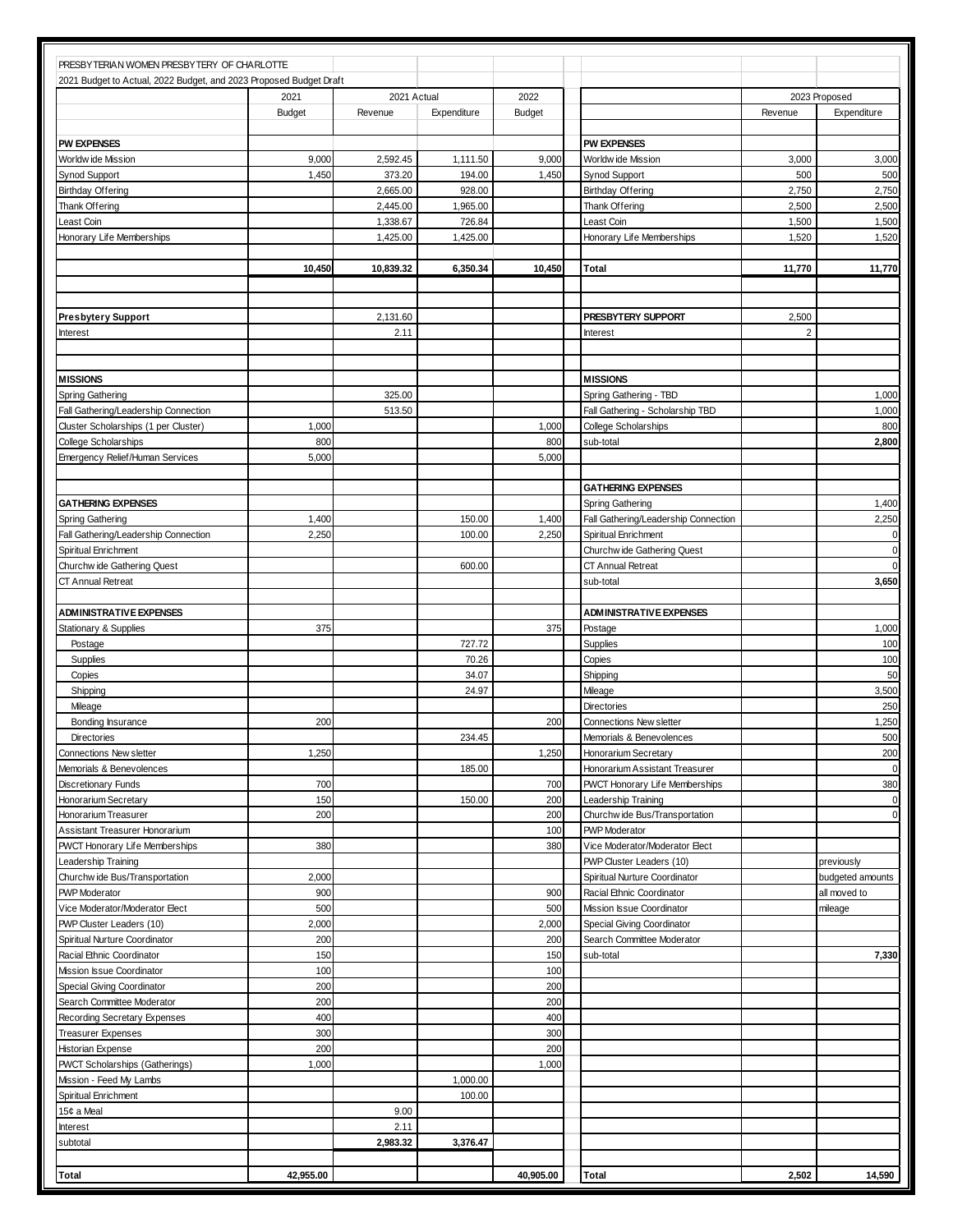#### **2021 Auditing Committee Report**

**The Auditing Committee has audited the 2021 PW financial ledgers and found them to be in order. All bank statements, checkbook records and paperwork to back up disbursements were filed properly and made available to the committee. We thank Susan Brooks, our Treasurer, for her input in finalizing the reports for the 2022 Spring Gathering program.** 

**She is to be commended for diligent and careful record keeping this year for Presbyterian Women Presbytery of Charlotte. We appreciate her dedication and detailed involvement in in the financial process.** 

**Virginia Spears-Chair, Tamera Sanders, Genora Fant**

#### **CLUSTER OF PRISCILLA**

**At the beginning of 2020, I was communicating to the Moderators in the Cluster of Priscilla, by providing support services, resources, and information of upcoming events. Although, we started out as planned, we are all aware this past year has been challenging for many of us. This pandemic has placed all of us in turmoil.** 

**We have been challenged, by not being able to fellowship as we are used to doing, trying to learn the ins and outs of Zoom calls and meetings, and trying to gain a sense of normalcy against what has gone beyond our norm. Being away from family, especially during the holidays, during a health/family crisis, and not being able to attend services was hard. We can all relate, because these are the conditions in which we all have had to abide by, in order to maintain our health and safety.** 

**Our cluster was limited in our accomplishments this year. The pandemic invaded our typical way of doing things, through no fault of anyone.** 

**So, today instead of focusing on what was not accomplished this year, I want to recognize each and everyone still holding strong to your faith, as we land gracefully on the other side of this crisis. As we look across the horizon, we will be in position to plan the year ahead accordingly. We will continue to stay in prayer for the health and safety of all our PW members and their families.** 

**With God's grace and mercy, I look forward to carrying on our mission that reflects who we are as Presbyterian Women in worship and service.** 

**God Bless**

**Rozetta Spears**

**[rozettaspears@gmail.com](mailto:rozettaspears@gmail.com)**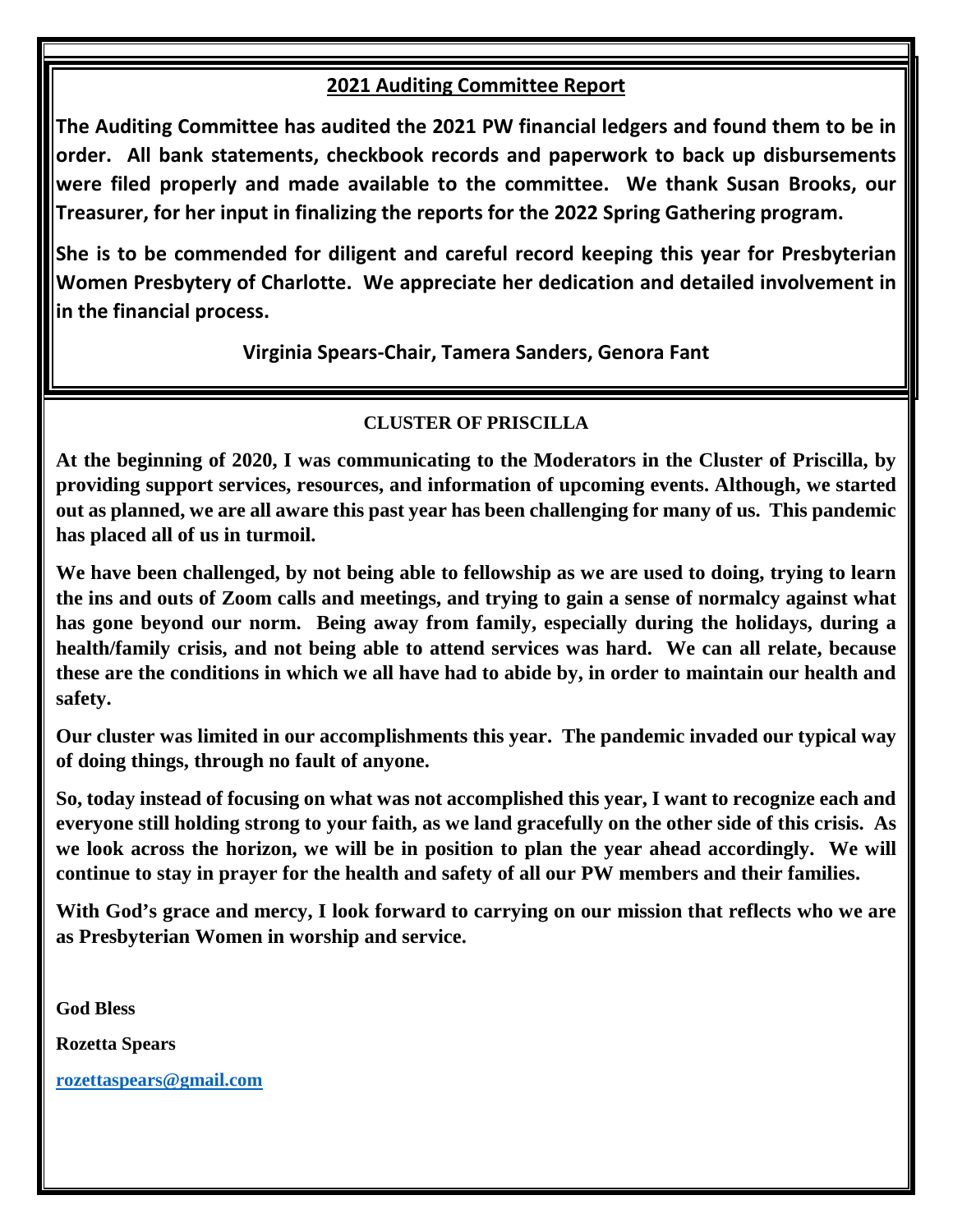## *2021 HONORARY LIFE MEMBERSHIPS*



*Townley Moon Selwyn Avenue Presbyterian Church Mitzi Welborn C.N. Jenkins Memorial Presbyterian Church Gwendolyn Hinton C.N. Jenkins Memorial Presbyterian Church Anita D. Blakeney Covenant Presbyterian Church Cary Young Sharon Presbyterian Church Jane Spruill Ives First Presbyterian Church, Charlotte Julia Graham McLean First Presbyterian Church, Charlotte Dianne Veenstra First Presbyterian Church, Monroe Bill Ladd First Presbyterian Church, Monroe Geraldine Mitchell H.O. Graham Metropolitan Presbyterian Church Karen Fesperman Davidson College Presbyterian Church Susan Manning Davidson College Presbyterian Church Tina Piephoff Davidson College Presbyterian Church Jan Tevepaugh Davidson College Presbyterian Church Margie Pearl Barnette Hopewell Presbyterian Church*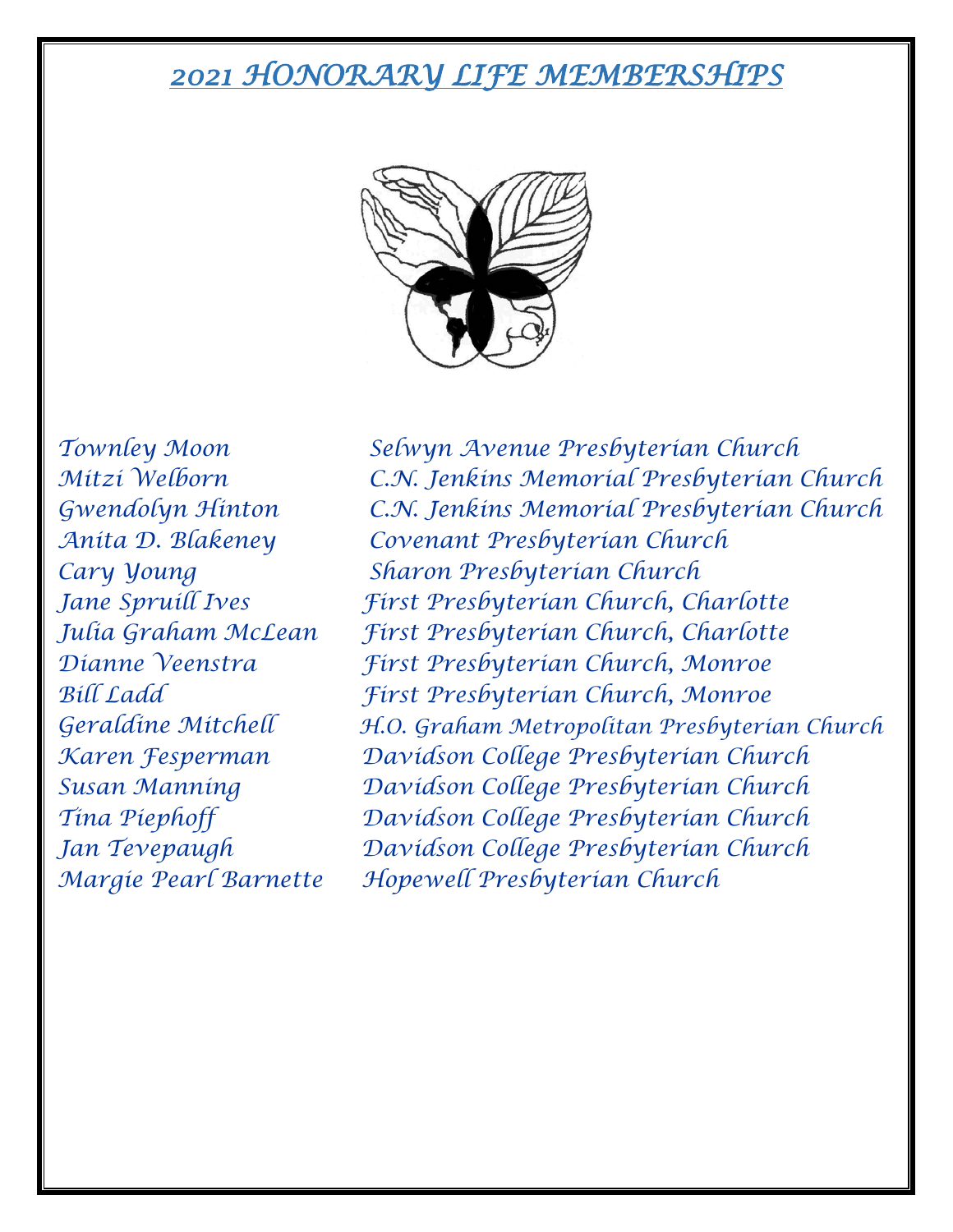### **PRESBYTERIAN WOMEN IN THE SYNOD OF THE MID-ATLANTIC WE ARE BETTER TOGETHER!**

**Dear Presbyterian Women Synod Sisters,**

 **Over the past two years, the COVID-19 pandemic has disrupted so much of our life together circle meetings, Fall and Spring Gatherings, and our Synod Summer Gathering. During these 2 and now going onto 3 years of overwhelming loss, grief, and uncertainty, we have missed seeing each other in person and the ability to connect with one other regularly. As someone who feeds off the energy of being in fellowship with PW sisters, I have especially missed these regular opportunities to meet in person.**

 **In light of these continuing difficult realities, I need to share a hard decision that was made by your PW Synod Coordinating Team. Because of the uncertainty surrounding COVID and not knowing if in June we will be in the throes of another surge, the CT voted to hold our Summer Gathering virtually instead of gathering at Massanetta. This is not a reflection on Massanetta, who have a wonderful track record of keeping their conference attendees and campers safe.** 

 **While the pandemic pushed us to this decision, the Planning Team is rising to the challenge to provide a condensed version of our Gathering online. No, it won't be the same as being together at Massanetta, but in the midst of continued uncertainty, it is a wonderful option. Virtual conferences provide participants with superb speakers and workshops at a much lower cost and you can do it all in the comfort of your own home or church! Going virtual widens the accessibility net, inviting in people who have issues with mobility, resources, or time. For many women, taking time off or finding childcare makes attending a 4-day conference difficult or impossible. Let's use this as an opportunity to widen our circle and introduce women to Presbyterian Women—meeting them where they are.** 

 **I ask that when you announce this change and invite women to join us in June, that you do so enthusiastically, highlighting the opportunities, not the disappointments-- recognizing that God is with us whether we are at Massanetta or sitting in front of our computer screens. Please note, we are in the process of overhauling our website to be a site not just about our Summer Gatherings, but one that informs and highlights activities of PW in the Synod of the Mid-Atlantic. Stay tuned for that launch date. Until we are ready to unveil the new website, please follow us on Facebook to see what's happening with the Gathering, around the Synod, and PW Churchwide.**

 **Take care, everyone. I look forward to** *Celebrating Sabbath* **with you in June. May God keep you safe and well.** *Nancy Long Moderator, PWS*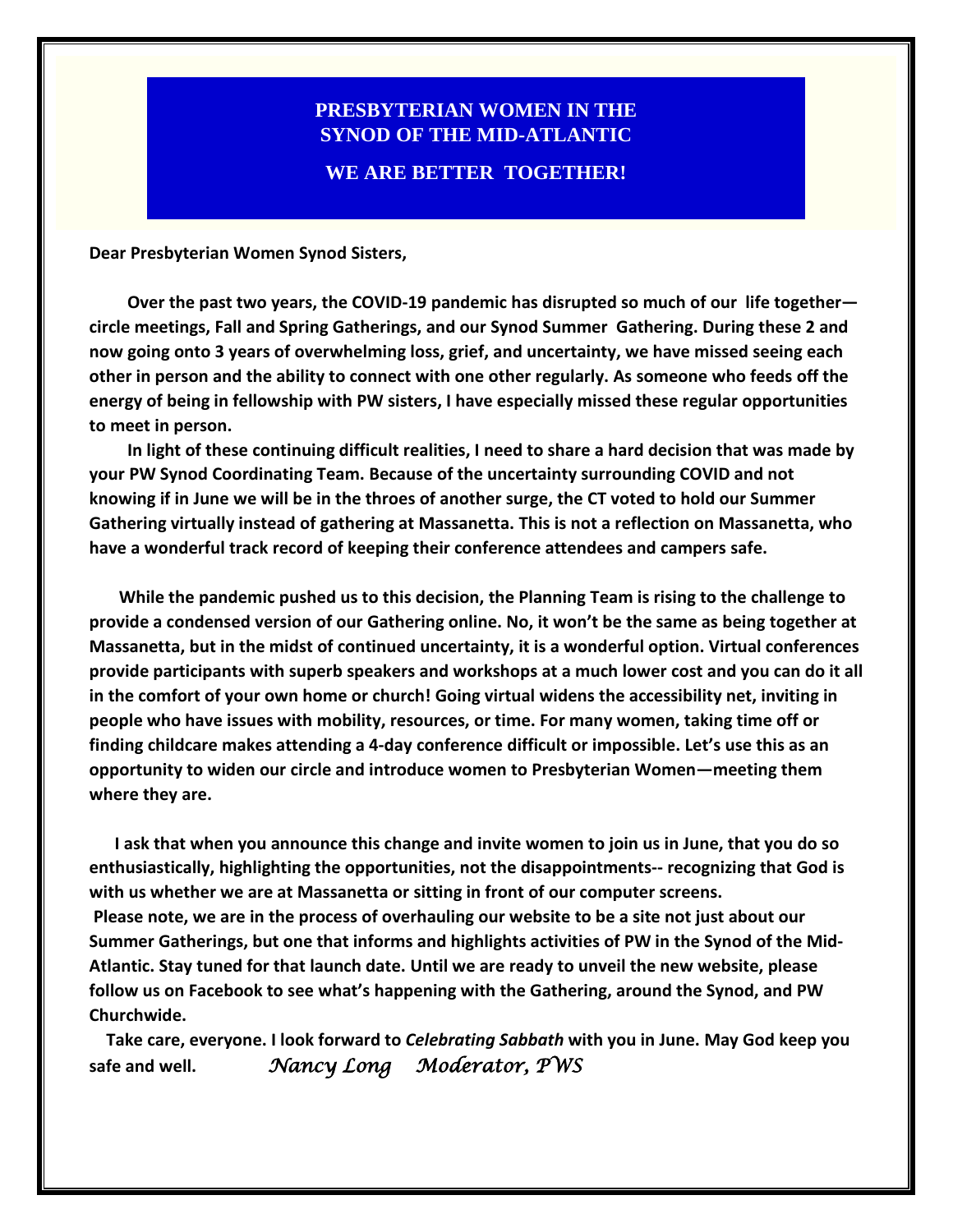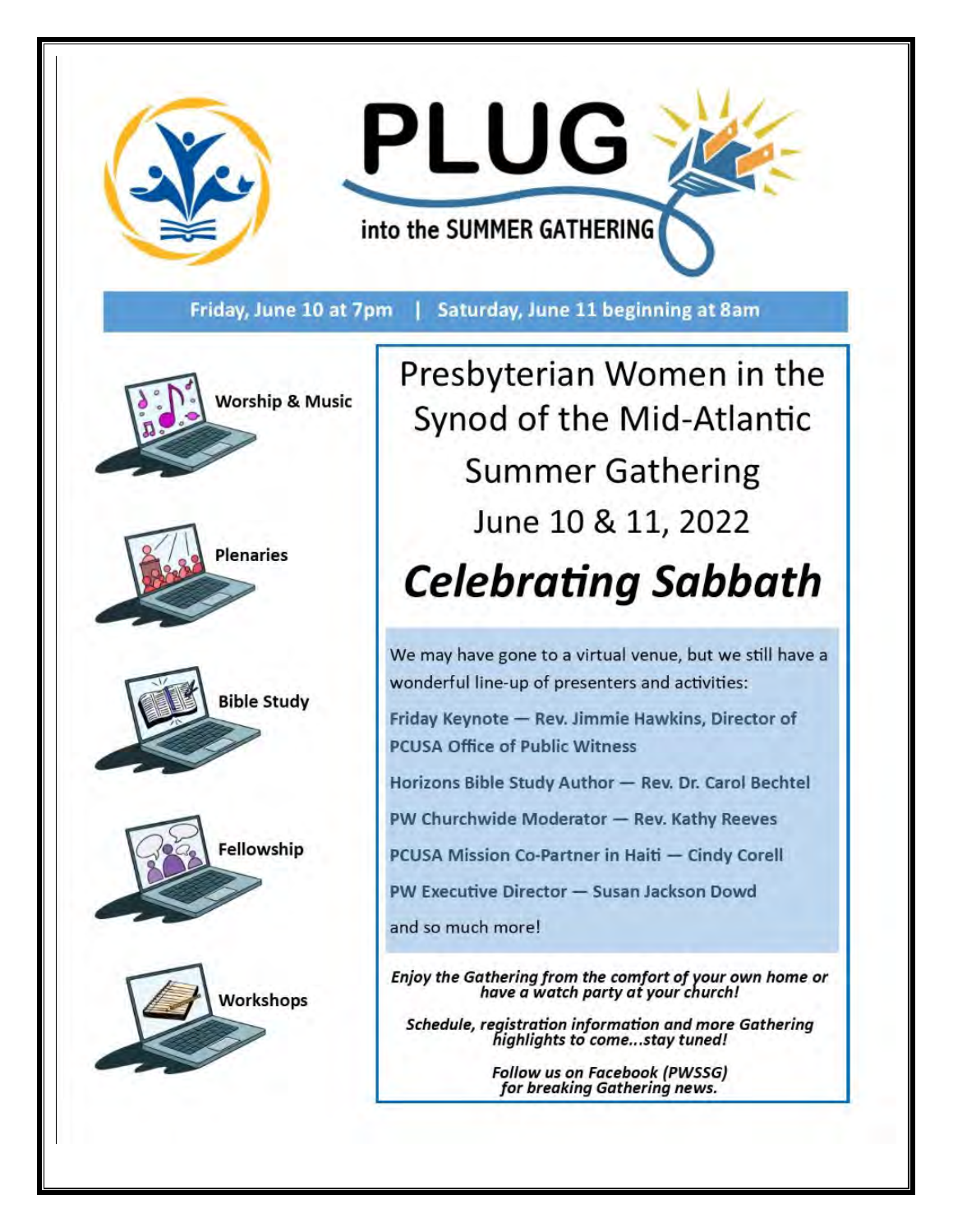#### **News from FIRST UNITED PRESBYTERIAN CHURCH-CHARLOTTE**

#### **Greeting and Blessings!**

**Due to COVID19 Pandemic restrictions, our last two years have been quite different. In 2020-2021 we did not meet at all, thus, we held our Bible Study "Into the Light" Finding Hope Through Prayers of Lament, independently. Following Mandates/Protocol, we were able to have our Installation of New Officers in June 2021 by Rev. Dr. Alice Ridgill, Associate General Presbyter/Presbytery of Charlotte.** 

**Prayerfully 2021-2022, we began our Bible Study virtually via Zoom. Our PW also signed into the virtual 34th Annual Fall Spiritual Gathering, September 2021.** 

**We continue to serve our Mission projects. Unable to attend White Oaks Manor for Bingo, we donated monies we used for whatever needs they may have, plus, Daily Bread books for devotions. We continue our partnership with First Ward Creative Arts Academy donating three microwaves for the Teacher's Lounge and 45+ pairs of sneakers for students. Other monetary donations: Heal Charlotte, Non-Profit for displaced Tent City residents; 50 Purses filled with toiletries to Center of Hope-Women's Shelter. To God Be the Glory!** 

 **Submitted by Moderator Helen Hairston and Vice-Moderator Sherri Freeman**



**Pictured left photo: Pictured right photo: Celestine Young, Principal; Gail Walker Helen Hairston and Celestine Young Helen Hairston; Kimberly Roberts, Asst. Principal**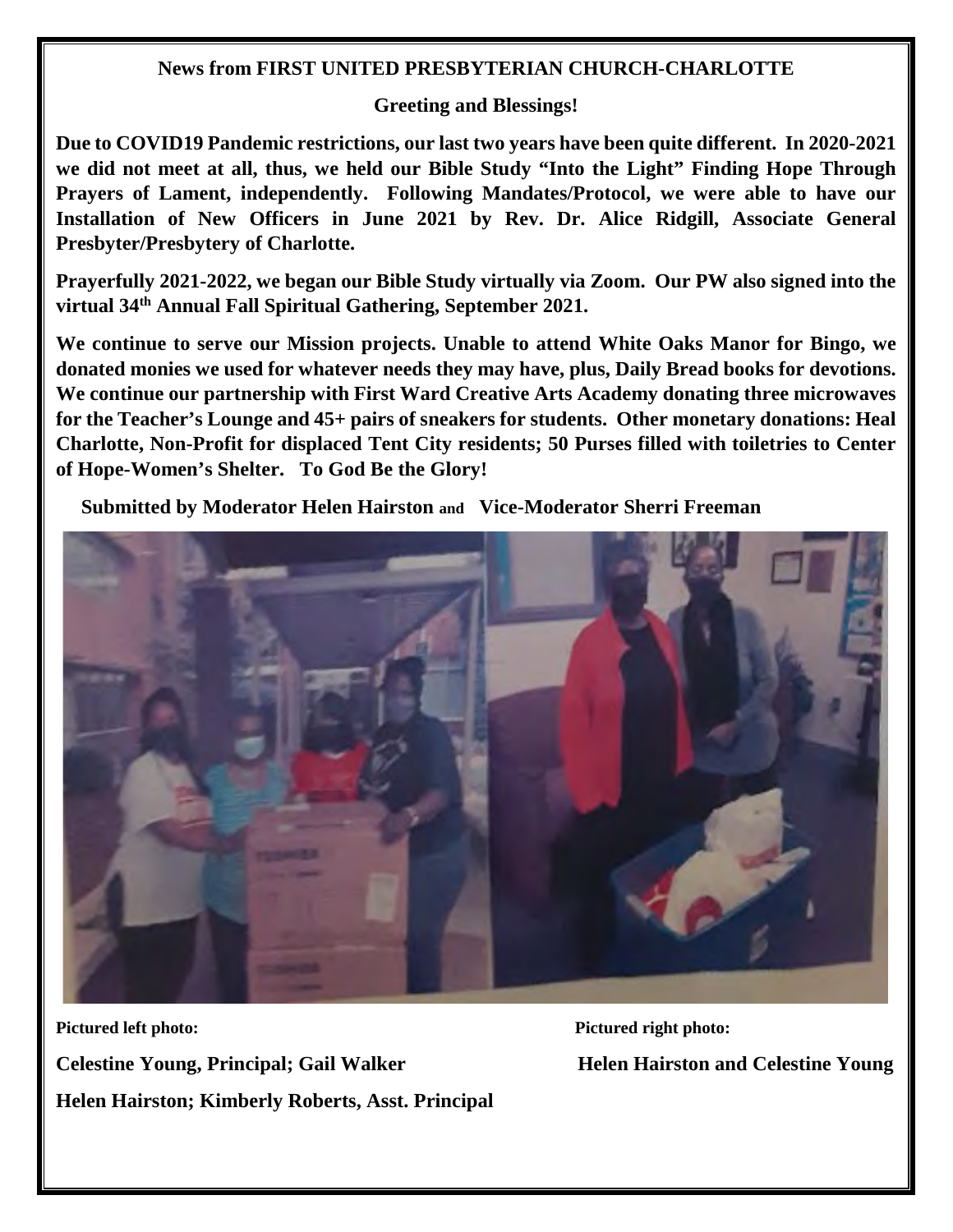#### **News from H.O. GRAHAM METROPOLITAN PRESBYTERIAN CHURCH**

 **On September 25, 2021, the Presbyterian Women of H.O. Graham Metropolitan Presbyterian Church celebrated their Women's Day. It was a joyous occasion as the women in their beautiful white attire gathered for worship and fellowship.** 

 **Following Jesus in love and faith, each woman was asked to contribute \$25 to support the Women's Day Rally. The theme for the program was based on 1 Corinthians 13:4-8. '***Love is patient, love is kind. It does not envy, it does not boast, it is not proud. It does not dishonor others, it is not self-seeking, it is not easily angered, it keeps no records of wrongs. Love does not delight in evil but rejoices with the truth. It always protects, always trusts, always hopes, always perseveres. Love never fails. NIV* 

 **The Presbyterian Women also sponsored the 'Warm the Feet Ministry' which is a new outreach program for the donation of socks for the less fortunate.** 



*Submitted by PW Moderator, Geraldine Springs*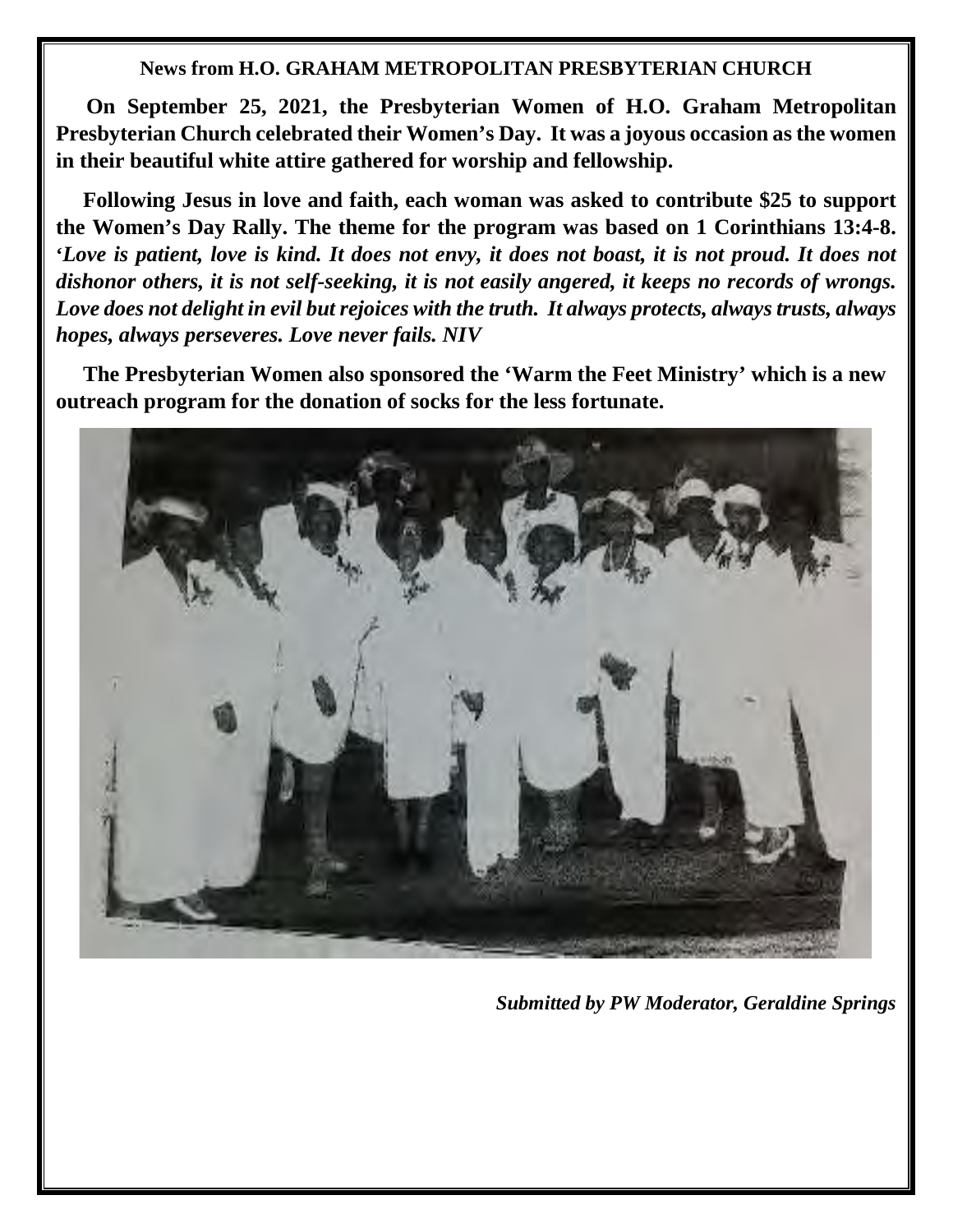#### **News from GRIER HEIGHTS PRESBYTERIAN CHURCH**

**The PW of Grier Heights gathered in February 2022, to fill and decorate LOVE baskets for sick and shut-in members. The baskets included fruit, tea, mugs, cookies, games and other treats. The women also offered donations of purses filled with toiletries for women in transitional living facilities.** 



**Pictured left to right:** 

**Camilla Polk Clark, Lillie Polk, Regina Gill, Mary Russ, Genora Fant, Inez Alexander, Gerry Wallace and Tammy Polk Hinton. Contributors not pictured: Jennifer Singleton Miller, Angela Singleton McHam & Johnelle Ritter.**



**Mary Russ, Lillie Polk and Inez Alexander prepare purses as gifts for women in transitional living. Submitted by Genora Fant, PW Moderator**